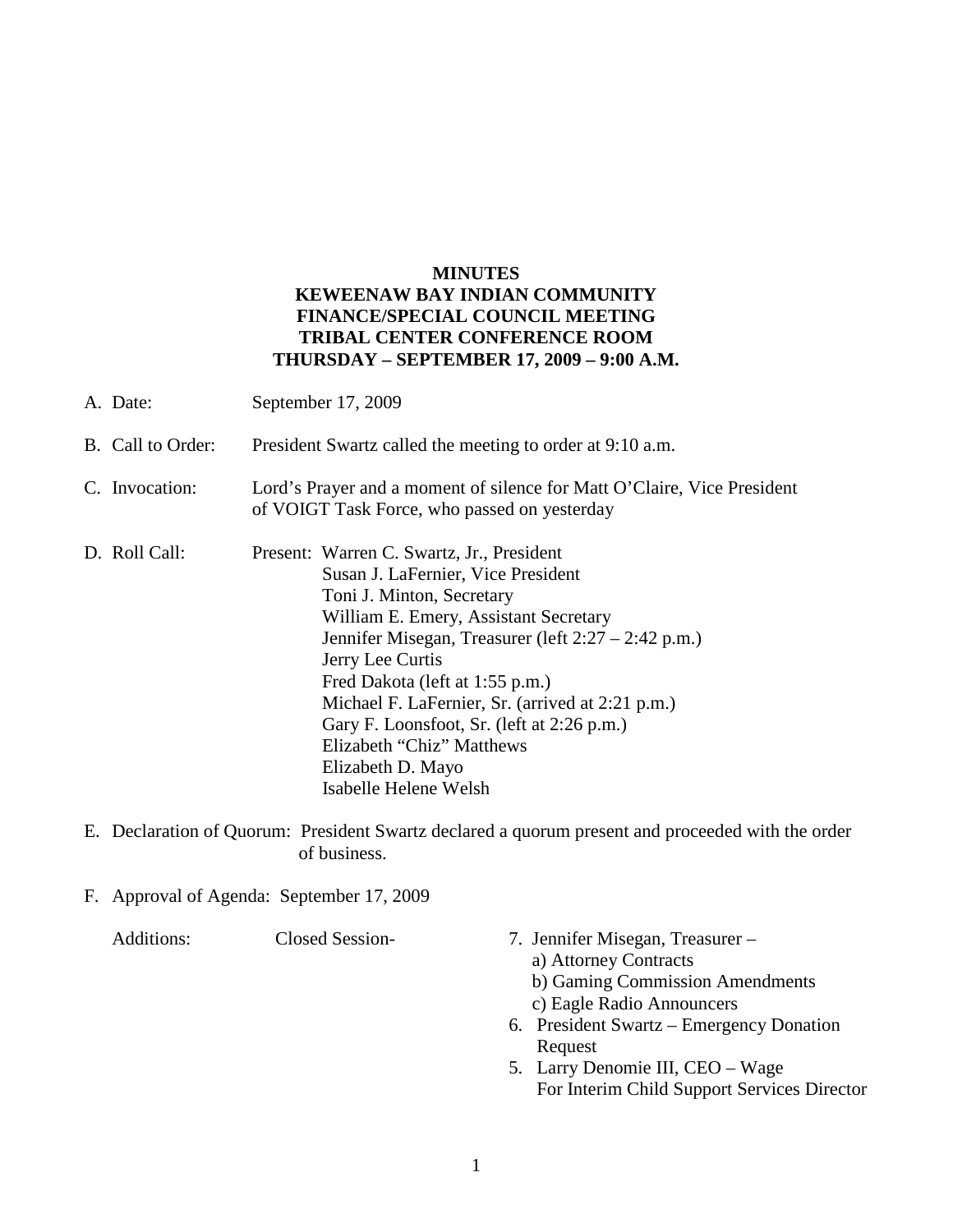**MOTION MADE BY JENNIFER MISEGAN TO APPROVE THE AGENDA WITH THE CHANGES. SUPPORTED BY WILLIAM E. EMERY. TEN IN FAVOR (Susan J. LaFernier, Toni J. Minton, William E. Emery, Jennifer Misegan, Jerry Lee Curtis, Fred Dakota, Gary F. Loonsfoot, Sr., Elizabeth "Chiz" Matthews, Elizabeth D. Mayo, Isabelle H. Welsh), OPPOSED - 0, ABSTAINING - 0, ONE ABSENT (Michael F. LaFernier, Sr.), MOTION CARRIED.**

G. For Your Information:

- 1. Red Cliff Tribal Council Resolution Apostle Islands National Lakeshore 2009-2010 Off-Reservation Treaty Hunting, Trapping and Gathering Agreement. Our Chairman will develop a resolution for off-reservation treaty rights for Indians in our home territory.
- 2. I.H.S. Annual Sanitary Surveys of Community Water and/or Sewerage Systems at Kawbawgam Road and Zeba.
- H. New Business:
	- 1. Jason Ayres, Realty Resolution KB-1712-2009 Katherine M. Malmgren Residential Lease

**MOTION MADE BY WILLIAM E. EMERY TO APPROVE RESOLUTION KB-1712-2009 KATHY MALMGREN RESIDENTIAL LEASE. SUPPORTED BY ELIZABETH "CHIZ" MATTHEWS. TEN IN FAVOR (Susan J. LaFernier, Toni J. Minton, William E. Emery, Jennifer Misegan, Jerry Lee Curtis, Fred Dakota, Gary F. Loonsfoot, Sr., Elizabeth "Chiz" Matthews, Elizabeth D. Mayo, Isabelle H. Welsh), OPPOSED - 0, ABSTAINING - 0, ONE ABSENT (Michael F. LaFernier, Sr.), MOTION CARRIED.**

- 2. Wanda Seppanen/Jean Jokinen Chelsey LaFernier Memorial Walk October 9, 2009 at 5:00 p.m. The walk will begin on McGillan and Lyons Streets and end at the Niiwin Akeaa Center with guest speakers and a feast to follow. Their next meeting is September 23<sup>rd</sup> and the group may need to request a donation from the Tribe for this event.
- I. Closed Session:
	- 1. Gary Loonsfoot, Jr., Language Program
		- a) Budget Review
		- b) Bay Mills Community College MOU and Service Agreements
	- 2. Michael LaFernier, Sr., Tribal Construction Company Budget Review
	- 3. Jennifer Misegan, Enrollment Budget Review
	- 4. John Baker, Attorney
	- 5. Larry Denomie III, CEO/Brad Dakota Wage for Interim Child Support Services Director
	- 6. Warren C. Swartz, Jr., President Emergency Donation Request
	- 7. Jennifer Misegan, Treasurer
		- a) Attorney Contracts
		- b) Gaming Commission Amendments
		- c) Eagle Radio Announcers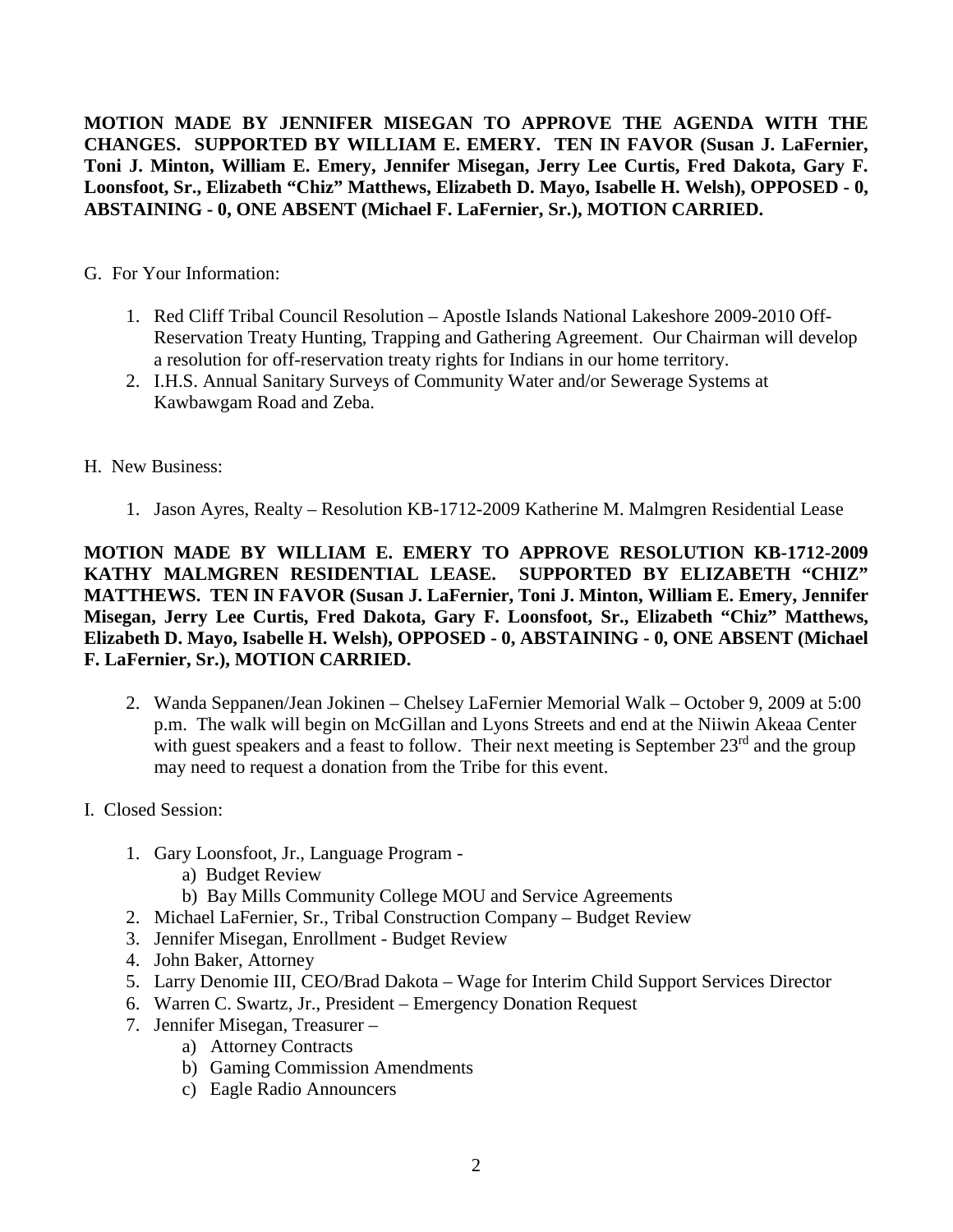**MOTION MADE BY ELIZABETH "CHIZ" MATTHEWS TO GO INTO CLOSED SESSION AT 9:45 A.M. SUPPORTED BY TONI J. MINTON. EIGHT IN FAVOR (Susan J. LaFernier, Toni J. Minton, William E. Emery, Jennifer Misegan, Jerry Lee Curtis, Gary F. Loonsfoot, Sr., Elizabeth "Chiz" Matthews, Isabelle H. Welsh), TWO OPPOSED (Fred Dakota, Elizabeth D. Mayo), ABSTAINING - 0, ONE ABSENT (Michael F. LaFernier, Sr.), MOTION CARRIED.**

**Break: 10:36 – 10:47 a.m.**

**Lunch: 12:04- 1:15 p.m.**

**Break: 1:55 – 2:09 p.m.**

**Fred Dakota left at 1:55 p.m.**

**Mike LaFernier, Sr. arrived at 2:21 p.m.**

**Gary Loonsfoot, Sr. left at 2:26 p.m.**

**Jennifer Misegan left 2:27 – 2:42 p.m.**

**MOTION MADE BY MICHAEL F. LAFERNIER, SR. TO GO INTO OPEN SESSION AT 2:44 P.M. SUPPORTED BY WILLIAM E. EMERY. NINE IN FAVOR (Susan J. LaFernier, Toni J. Minton, William E. Emery, Jennifer Misegan, Jerry Lee Curtis, Michael F. LaFernier, Sr., Elizabeth "Chiz" Matthews, Elizabeth D. Mayo, Isabelle H. Welsh), OPPOSED - 0, ABSTAINING - 0, TWO ABSENT (Fred Dakota, Gary F. Loonsfoot, Sr.), MOTION CARRIED.**

President Swartz announced the 2nd Reading for the Amendment 2004-001 KBIC Hunting/Fishing/Trapping and Gathering Code scheduled for 6:00 p.m. has been cancelled.

Barbara A. Nolan and Rose Trudeau Services Agreements – Language Immersion Services for students enrolled at Bay Mills Community College/KBIC beginning September 1, 2009 – August 31, 2010

**MOTION MADE BY JENNIFER MISEGAN TO APPROVE THE SERVICES AGREEMENTS WITH BARBARA A. NOLAN AND ROSE TRUDEAU FOR THE LANGUAGE PROGRAM. SUPPORTED BY TONI J. MINTON. EIGHT IN FAVOR (Susan J. LaFernier, Toni J. Minton, William E. Emery, Jennifer Misegan, Jerry Lee Curtis, Michael F. LaFernier, Sr., Elizabeth "Chiz" Matthews, Isabelle H. Welsh), ONE OPPOSED (Elizabeth D. Mayo), ABSTAINING - 0, TWO ABSENT (Fred Dakota, Gary F. Loonsfoot, Sr.), MOTION CARRIED.**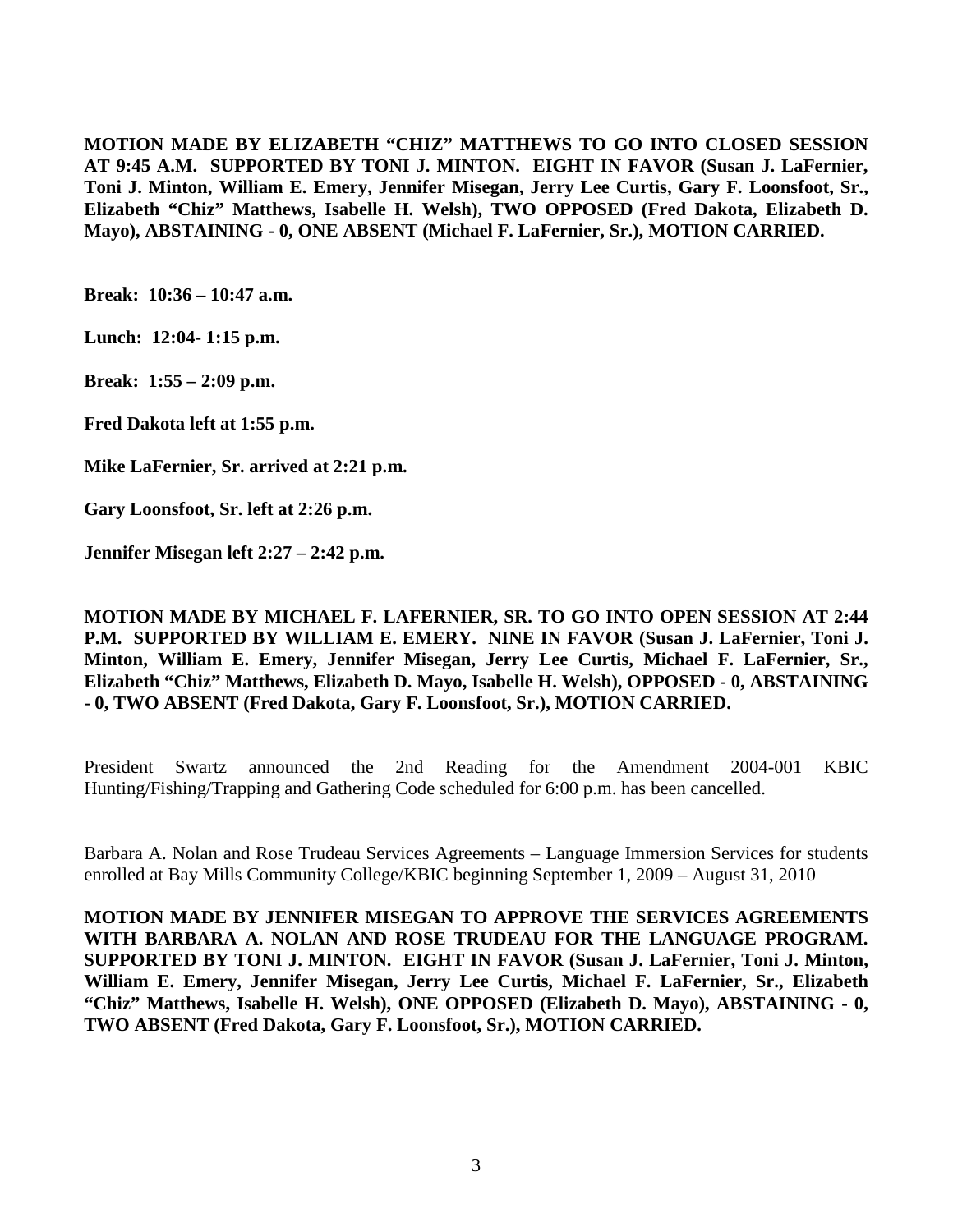John B. Anderton Consultant Agreement – Cultural Resource Field Survey (Yellow Dog Plains) for \$24,500.00 beginning August 31, 2009

**MOTION MADE BY ELIZABETH D. MAYO TO APPROVE THE CONSULTANT AGREEMENT WITH JOHN B. ANDERTON FOR THE MINING ISSUE. SUPPORTED BY TONI J. MINTON. EIGHT IN FAVOR (Susan J. LaFernier, Toni J. Minton, William E. Emery, Jerry Lee Curtis, Michael F. LaFernier, Sr., Elizabeth "Chiz" Matthews, Elizabeth D. Mayo, Isabelle H. Welsh), ONE OPPOSED (Jennifer Misegan), ABSTAINING - 0, TWO ABSENT (Fred Dakota, Gary F. Loonsfoot, Sr.), MOTION CARRIED.**

Gaming Commission Ordinance and Gaming Regulatory Ordinance Draft Amendments –

**MOTION MADE BY JENNIFER MISEGAN TO DIRECT THE TRIBAL ATTORNEY'S OFFICE TO PRESENT THE DRAFT AMENDMENTS FOR THE GAMING COMMISSION ORDINANCE AND THE GAMING REGULATORY ORDINANCE TO THE COUNCIL BY OCTOBER 1ST. SUPPORTED BY ELIZABETH D. MAYO. NINE IN FAVOR (Susan J. LaFernier, Toni J. Minton, William E. Emery, Jennifer Misegan, Jerry Lee Curtis, Michael F. LaFernier, Sr., Elizabeth "Chiz" Matthews, Elizabeth D. Mayo, Isabelle H. Welsh), OPPOSED - 0, ABSTAINING - 0, TWO ABSENT (Fred Dakota, Gary F. Loonsfoot, Sr.), MOTION CARRIED.**

Bay Mills Community College MOU – September 1, 2009 to provide Nishnaabemwin Pane Immersion Education at an off-campus site at KBIC

**MOTION MADE BY TONI J. MINTON TO APPROVE THE MEMORANDUM OF UNDERSTANDING BETWEEN THE BAY MILLS COMMUNITY COLLEGE AND THE KEWEENAW BAY INDIAN COMMUNITY. SUPPORTED BY SUSAN J. LAFERNIER. SEVEN IN FAVOR (Susan J. LaFernier, Toni J. Minton, William E. Emery, Jennifer Misegan, Jerry Lee Curtis, Elizabeth "Chiz" Matthews, Isabelle H. Welsh), ONE OPPOSED (Elizabeth D. Mayo), ONE ABSTAINING (Michael F. LaFernier, Sr.), TWO ABSENT (Fred Dakota, Gary F. Loonsfoot, Sr.), MOTION CARRIED.**

Interim Director Child Support Services Wage -

**MOTION MADE BY JENNIFER MISEGAN TO APPOINT STACEY KOSKI AS INTERIM DIRECTOR OF CHILD SUPPORT SERVICES AT \$21.22, WHICH IS THE MINIMUM OF GRADE 11. SUPPORTED BY TONI J. MINTON. NINE IN FAVOR (Susan J. LaFernier, Toni J. Minton, William E. Emery, Jennifer Misegan, Jerry Lee Curtis, Michael F. LaFernier, Sr., Elizabeth "Chiz" Matthews, Elizabeth D. Mayo, Isabelle H. Welsh), OPPOSED - 0, ABSTAINING - 0, TWO ABSENT (Fred Dakota, Gary F. Loonsfoot, Sr.), MOTION CARRIED.**